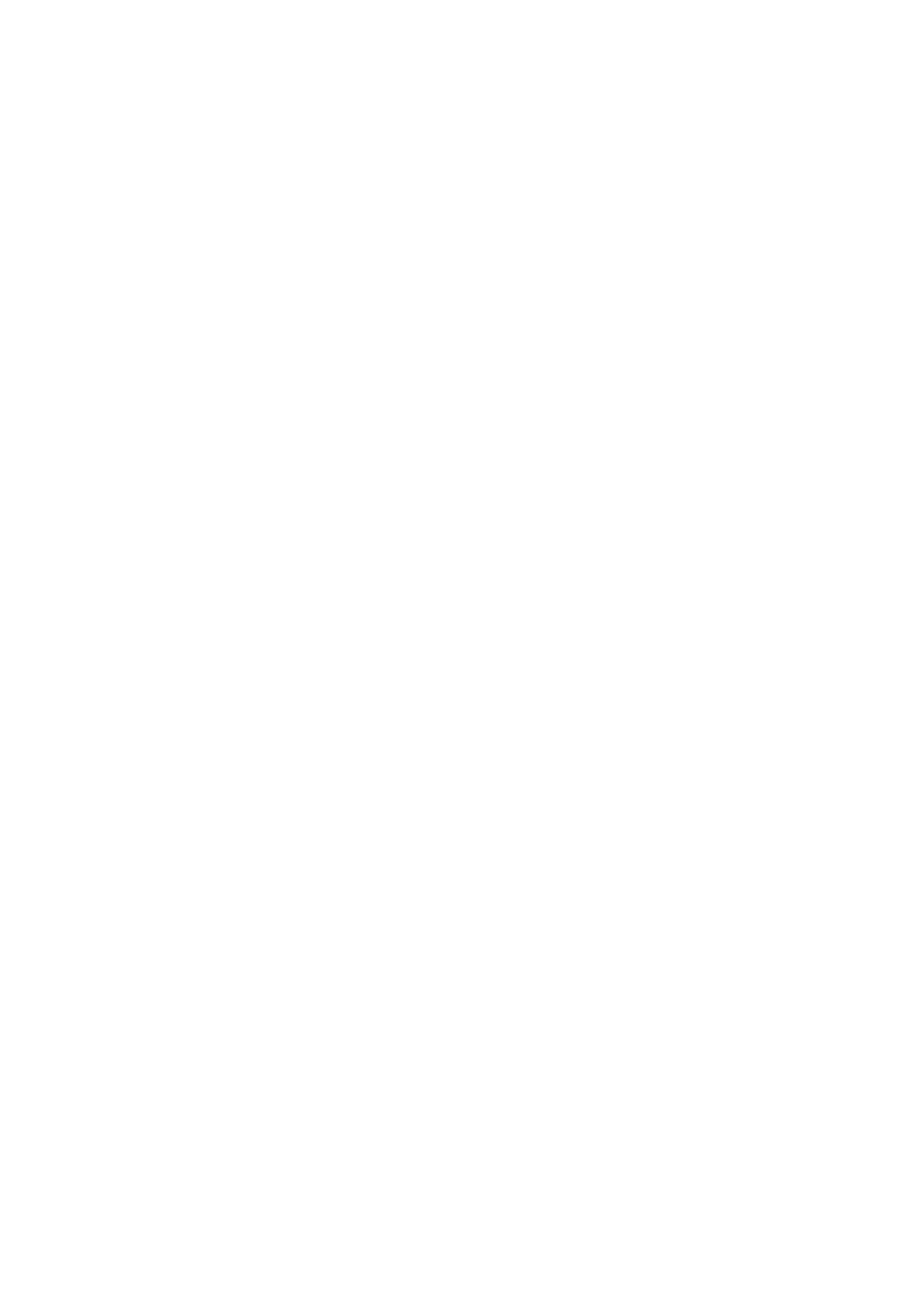### Red Hat CloudForms 5.0 Service Provisioning in CloudForms Using an Orchestration Template

How to create a service in CloudForms using an orchestration template

Red Hat CloudForms Documentation Team cloudforms-docs@redhat.com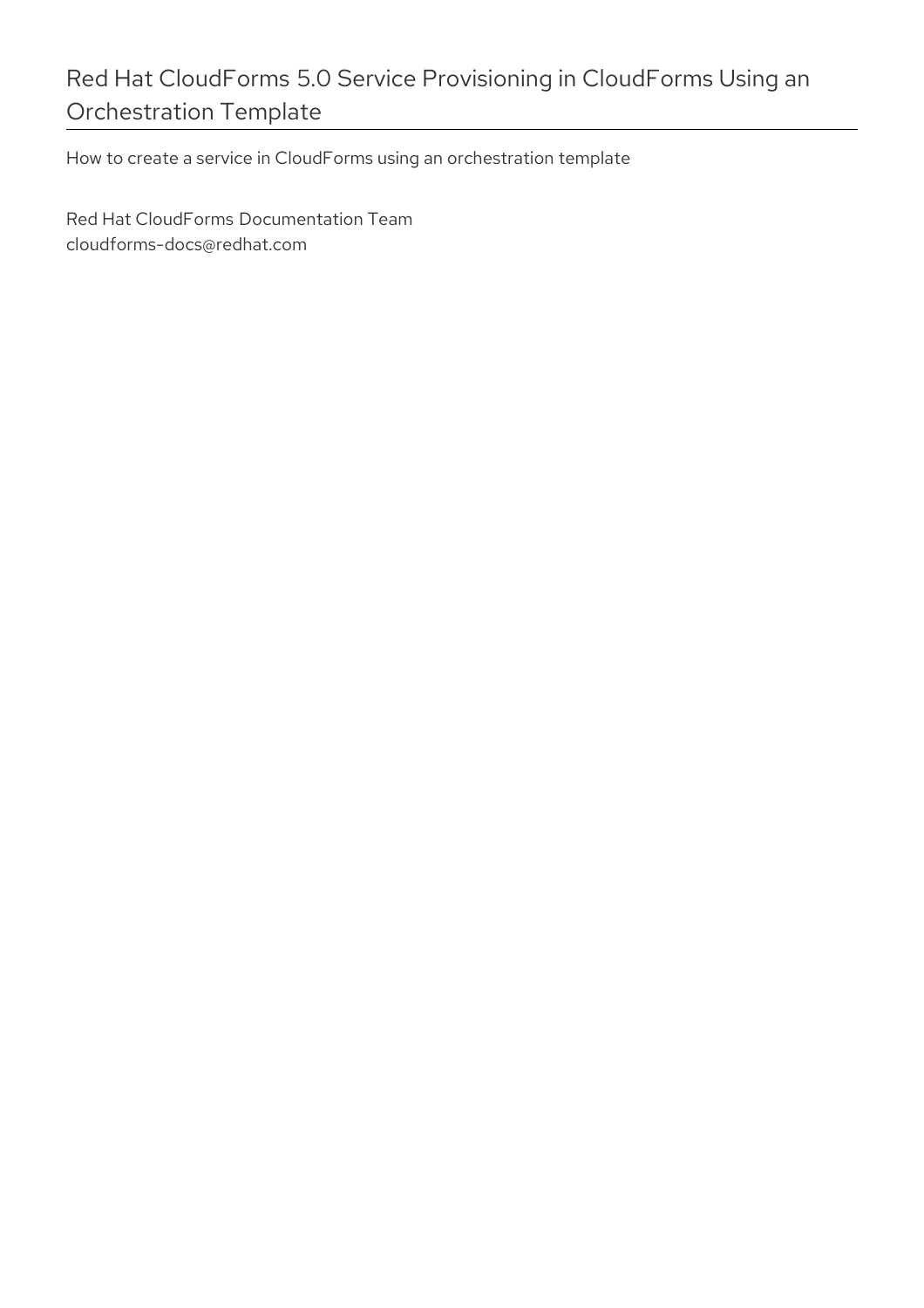#### Legal Notice

Copyright © 2020 Red Hat, Inc.

The text of and illustrations in this document are licensed by Red Hat under a Creative Commons Attribution–Share Alike 3.0 Unported license ("CC-BY-SA"). An explanation of CC-BY-SA is available at

http://creativecommons.org/licenses/by-sa/3.0/

. In accordance with CC-BY-SA, if you distribute this document or an adaptation of it, you must provide the URL for the original version.

Red Hat, as the licensor of this document, waives the right to enforce, and agrees not to assert, Section 4d of CC-BY-SA to the fullest extent permitted by applicable law.

Red Hat, Red Hat Enterprise Linux, the Shadowman logo, the Red Hat logo, JBoss, OpenShift, Fedora, the Infinity logo, and RHCE are trademarks of Red Hat, Inc., registered in the United States and other countries.

Linux ® is the registered trademark of Linus Torvalds in the United States and other countries.

Java ® is a registered trademark of Oracle and/or its affiliates.

XFS ® is a trademark of Silicon Graphics International Corp. or its subsidiaries in the United States and/or other countries.

MySQL<sup>®</sup> is a registered trademark of MySQL AB in the United States, the European Union and other countries.

Node.js ® is an official trademark of Joyent. Red Hat is not formally related to or endorsed by the official Joyent Node.js open source or commercial project.

The OpenStack ® Word Mark and OpenStack logo are either registered trademarks/service marks or trademarks/service marks of the OpenStack Foundation, in the United States and other countries and are used with the OpenStack Foundation's permission. We are not affiliated with, endorsed or sponsored by the OpenStack Foundation, or the OpenStack community.

All other trademarks are the property of their respective owners.

#### Abstract

This workflow example demonstrates how to create a service catalog in Red Hat CloudForms for provisioning virtual machine instances using an AWS CloudFormation orchestration template. If you have a suggestion for improving this guide or have found an error, please submit a Bugzilla report at http://bugzilla.redhat.com against Red Hat CloudForms Management Engine for the Documentation component. Please provide specific details, such as the section number, guide name, and CloudForms version so we can easily locate the content.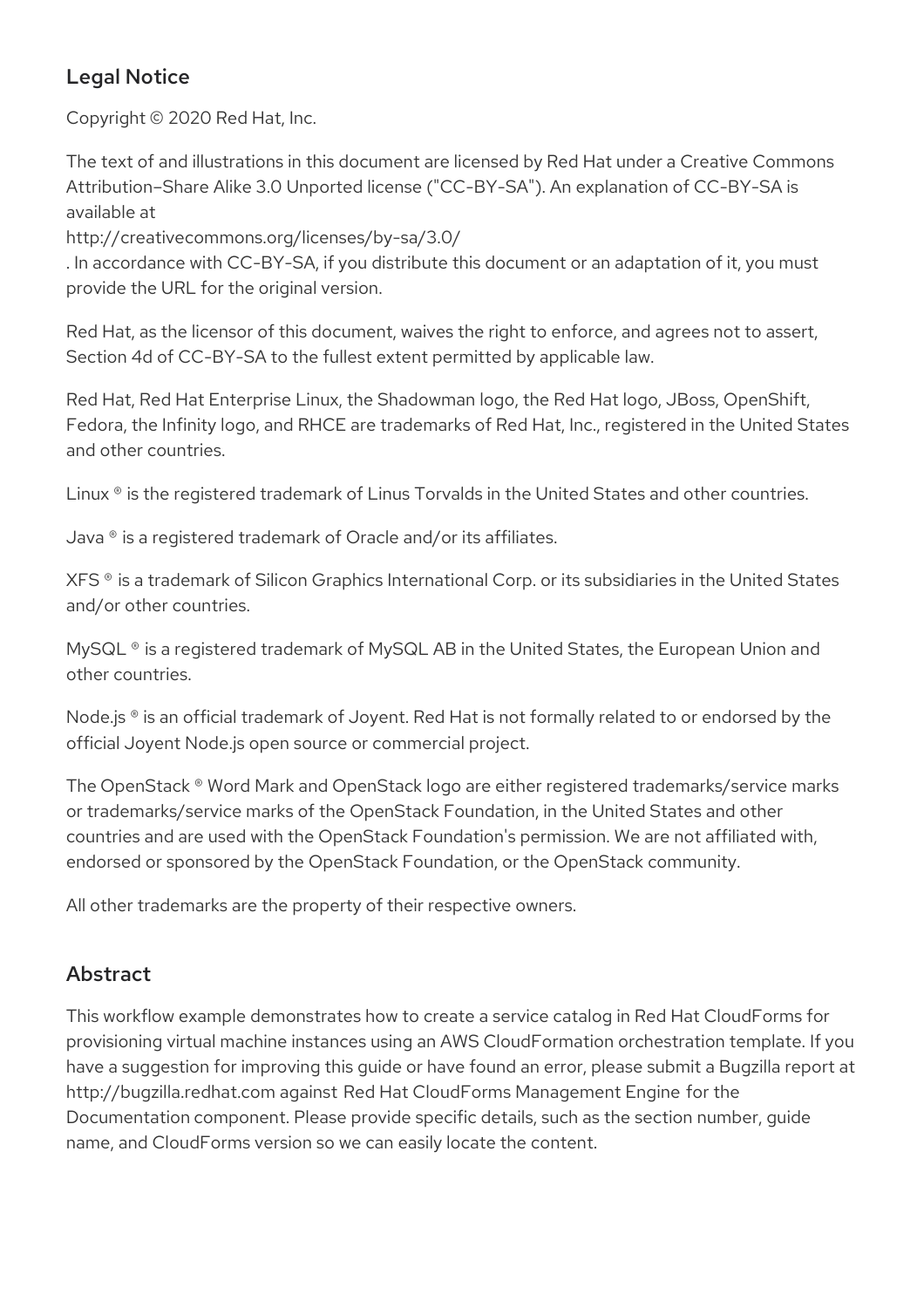#### **Table of Contents**

| CHAPTER 3. CREATING A SERVICE DIALOG FROM AN ORCHESTRATION TEMPLATE  5 |  |
|------------------------------------------------------------------------|--|
|                                                                        |  |
| CHAPTER 5. CREATING A CATALOG <b>CONSERVERSION</b> 7                   |  |
|                                                                        |  |
|                                                                        |  |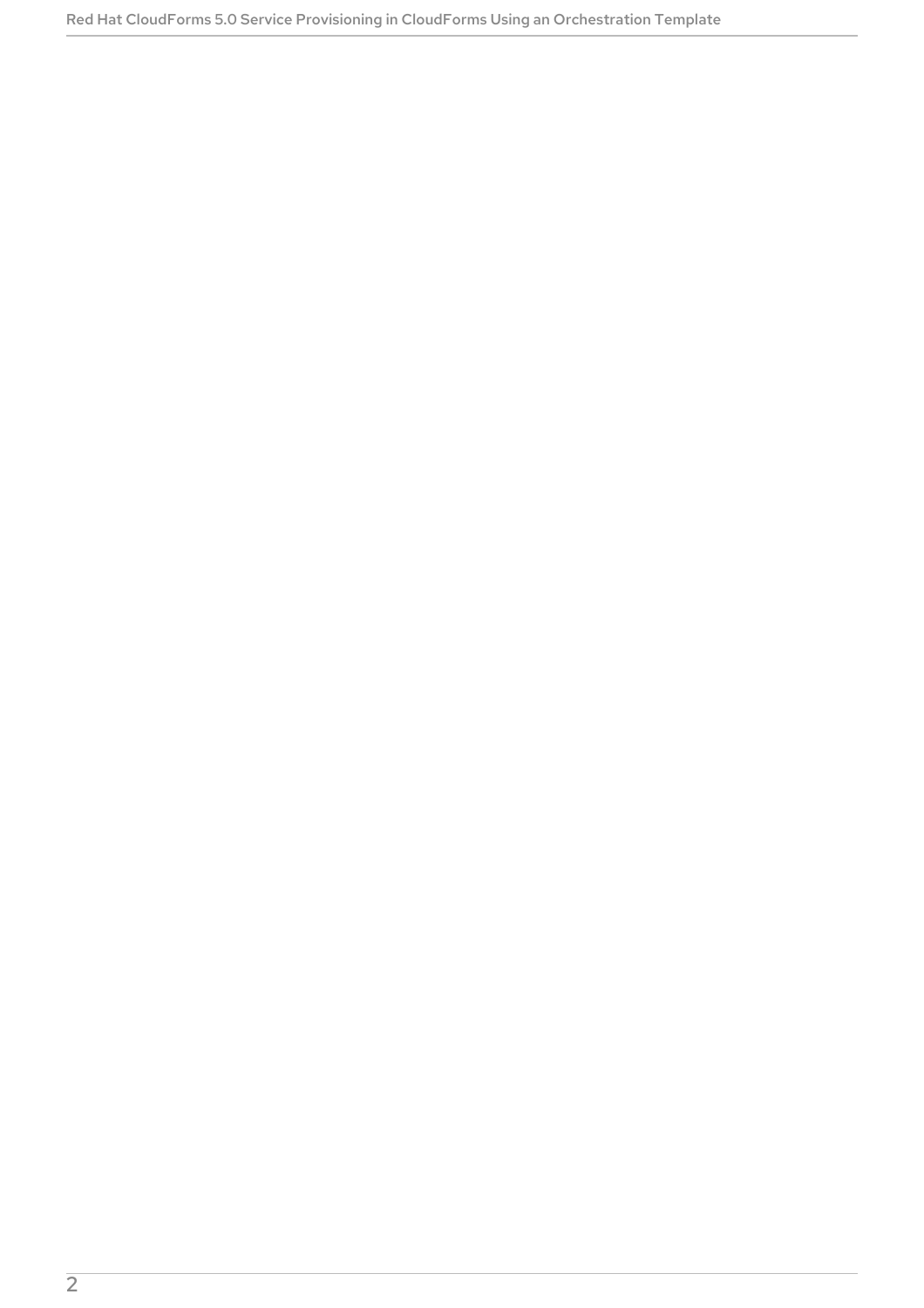#### CHAPTER 1. OVERVIEW

<span id="page-6-0"></span>Cloud orchestration is a service that allows you to create, update, and manage cloud resources and their software components as a single unit and then deploy them in an automated, repeatable way through a template. The deployed virtual machine instances and associated collection of resources are referred to as stack. Red Hat CloudForms supports a number of orchestration template types, including Amazon CloudFormation and OpenStack Heat, that make deploying complex services easier in the cloud.

In the following example workflow, you will create an orchestration template, and add it as a catalog item to a service catalog. You can then create an orchestration stack from the template, and launch the stack from the catalog using a service dialog.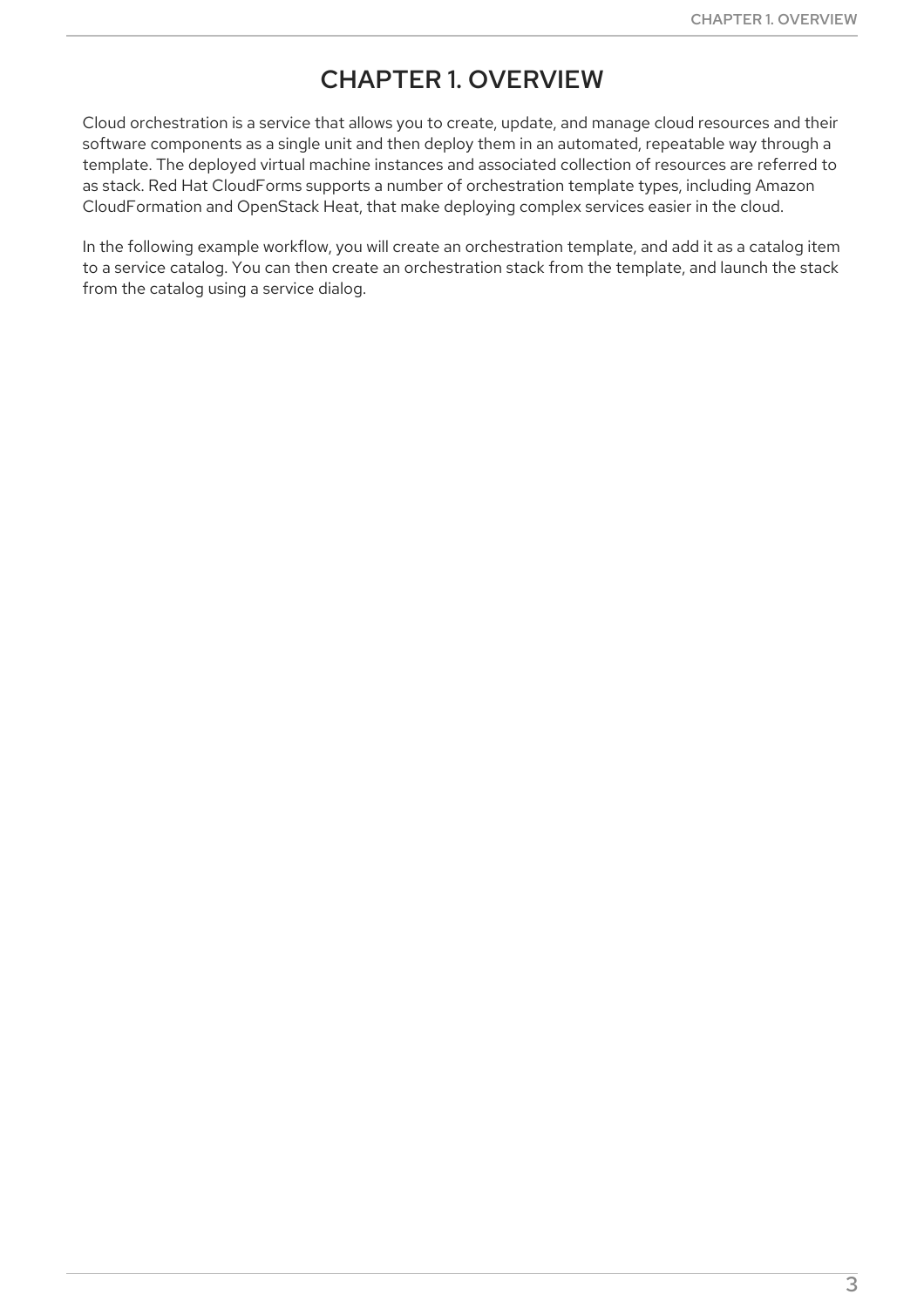## <span id="page-7-1"></span><span id="page-7-0"></span>CHAPTER 2. CREATING AN ORCHESTRATION TEMPLATE

Complete the following procedure to create a new orchestration template.

- 1. Navigate to Services → Catalogs and select Orchestration Templates in the accordion menu.
- 2. Click Configuration, then click **T** Create a new Orchestration Template.
- 3. Enter a Name and Description for your template.
- 4. Select Amazon CloudFormation from the Template Type list.
- 5. Select Draft to create a draft template.
- 6. Add your template in the area below for the selected Template Type. You can author your own stack template, or you can copy and paste from an existing text file.
- 7. Click Add.

Next, create a service dialog from the orchestration template.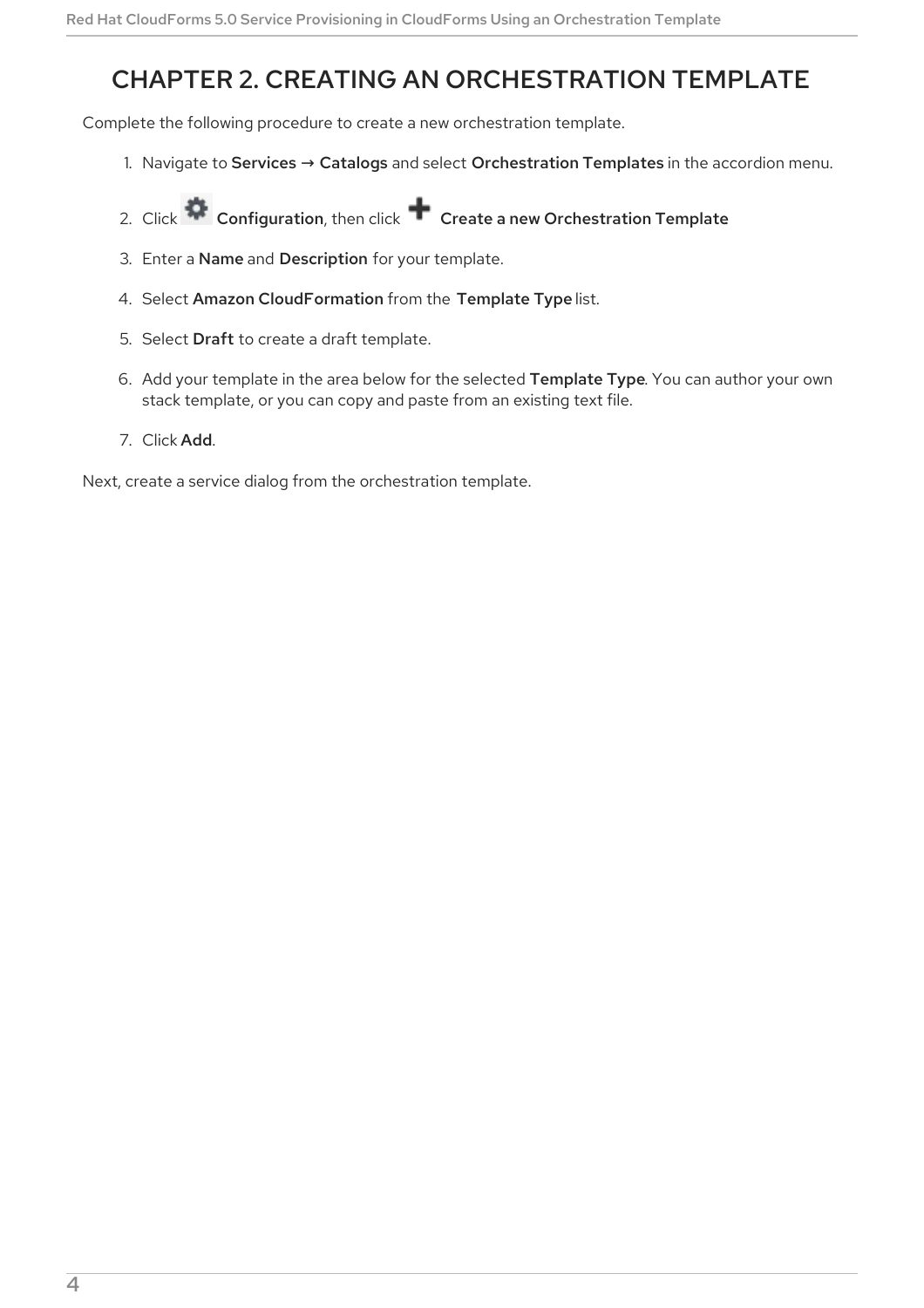## <span id="page-8-0"></span>CHAPTER 3. CREATING A SERVICE DIALOG FROM AN ORCHESTRATION TEMPLATE

Complete the following procedure to create a service dialog based on the input parameters defined in the orchestration template.

- 1. Navigate to Services → Catalogs and click Orchestration Templates in the accordion menu.
- 2. Expand All Orchestration Templates, then click the orchestration template you created in Chapter 2, *Creating an [Orchestration](#page-7-1) Template* to create a service dialog from it.
- 3. Click Configuration, then click **T** Create Service Dialog from Orchestration Template.
- 4. Enter a name for the service dialog in Service Dialog Name.
- 5. Click Save.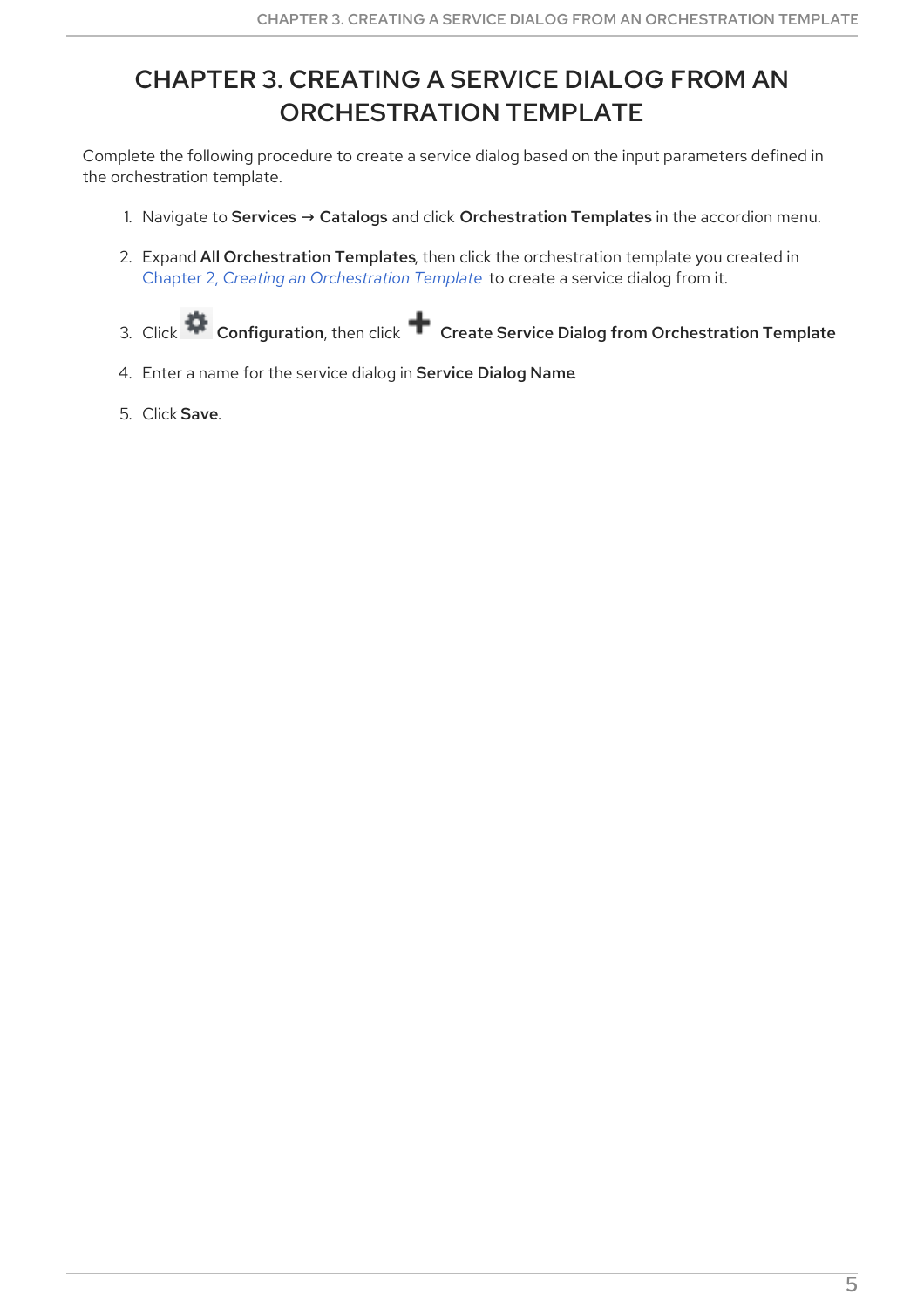#### <span id="page-9-1"></span><span id="page-9-0"></span>CHAPTER 4. CREATING AN ORCHESTRATION CATALOG ITEM

Complete the following procedure to create a new catalog item from the orchestration template you created in Chapter 2, *Creating an [Orchestration](#page-7-1) Template* .

- 1. Navigate to Services  $\rightarrow$  Catalogs and select Catalog Items in the accordion menu.
- 2. Click Configuration, then click **A** Add a New Catalog Item.
- 3. Select Orchestration from the Catalog Item Type list.
- 4. Enter the basic details in the Basic Info:
	- a. Enter a Name and Description for the new service catalog item.
	- b. Select Display in Catalog box.
	- c. Select the appropriate catalog from the Catalog list.
	- d. Select the appropriate dialog from the Dialog list.
	- e. Select the orchestration template you created in Chapter 2, *Creating an Orchestration Template* from the [Orchestration](#page-7-1) Template list.
	- f. Select Amazon from the Provider list.
- 5. Click Add.

Next, assign the catalog item to a new service catalog.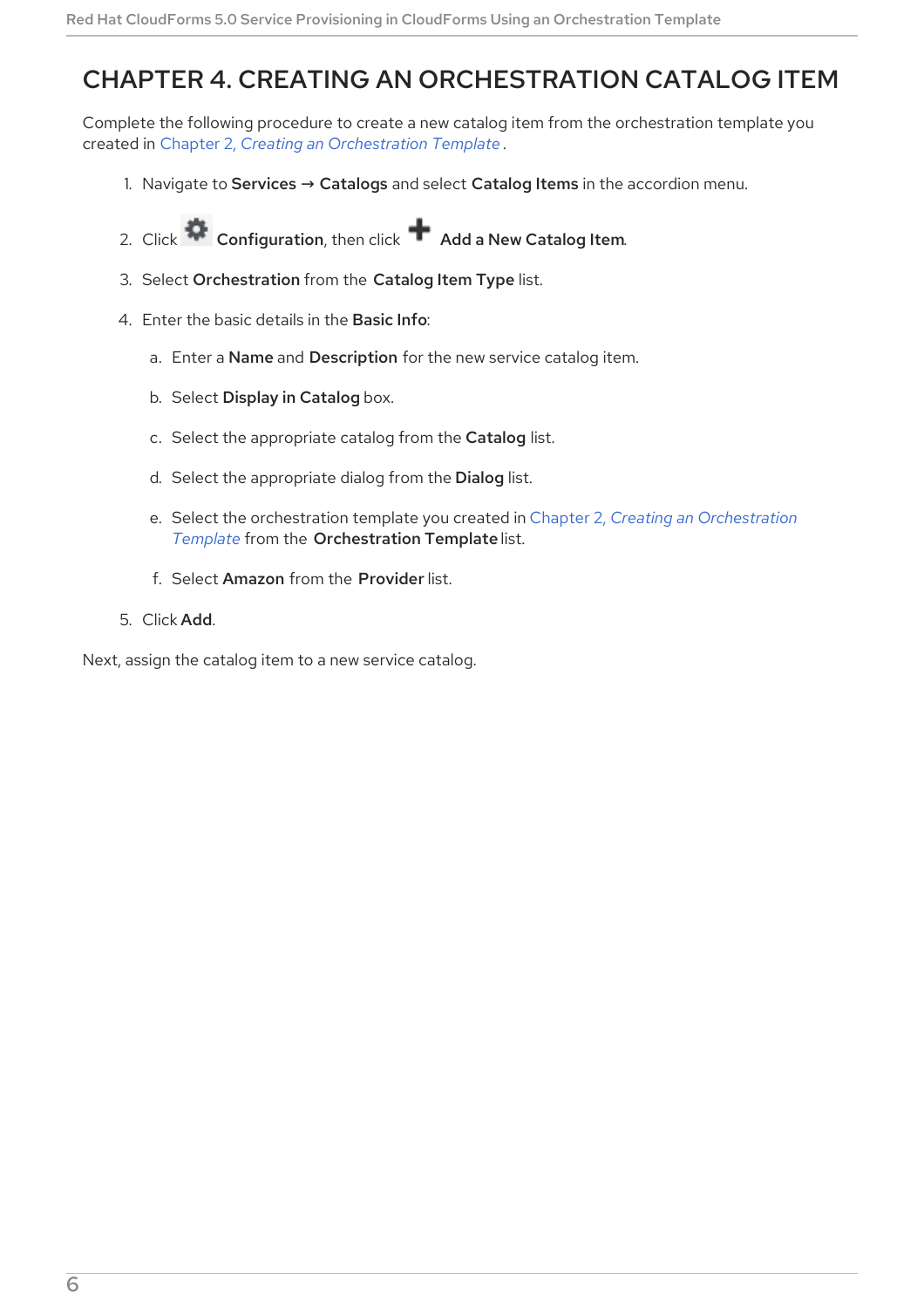#### CHAPTER 5. CREATING A CATALOG

<span id="page-10-0"></span>Complete the following procedure to create a new catalog, and assign the catalog item you created in Chapter 4, *Creating an [Orchestration](#page-9-1) Catalog Item* .

- 1. Navigate to Services → Catalogs and select Catalogs in the accordion menu.
- 2. Click  $\bullet$  Configuration, then click  $\bullet$  Add a New Catalog.
- 3. In Basic Info, add Name and Description for the new catalog.
- 4. Under Assign Catalog Items, select the catalog item you created in Chapter 4, *Creating an [Orchestration](#page-9-1) Catalog Item* from the Unassigned box, then move it to the Selected box.
- 5. Click Add.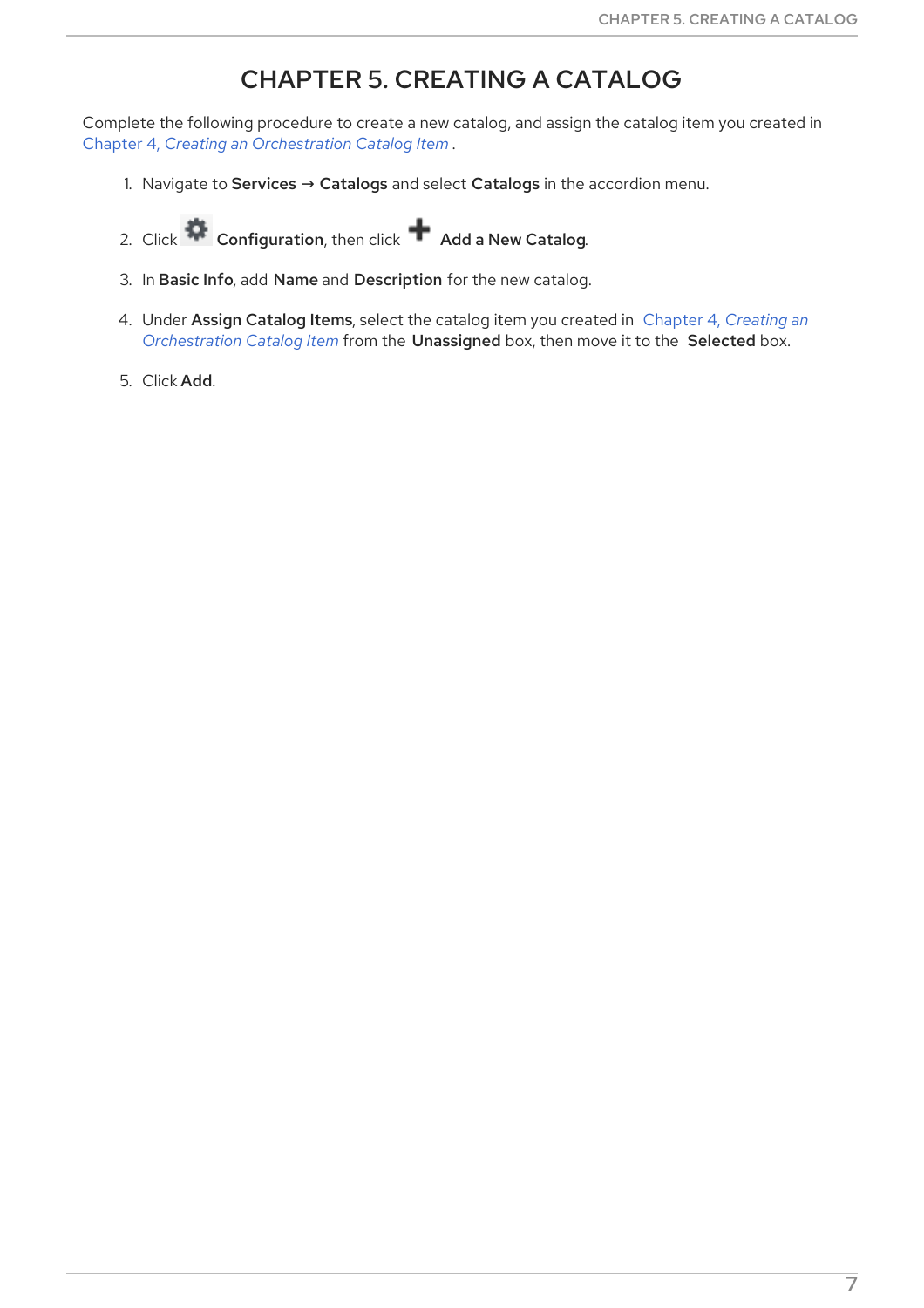### CHAPTER 6. ORDERING A SERVICE

<span id="page-11-0"></span>Complete the following procedure to order catalog items from the service catalog.

- 1. Navigate to Services → Catalogs and select Service Catalogs in the accordion menu.
- 2. From All Services, select the catalog and the services (catalog items) that you want to order from your catalog, then click Order. You will see the Order Service window with Options and Parameters.
- 3. Enter a name for the stack in Stack Name.
- 4. From the On Failure list, select what to do if stack creation fails. The default is Rollback.
- 5. Optional: Enter Timeout in minutes.
- 6. Set the remaining options as needed that will vary depending on the dialog.
- 7. Click Submit.

You have now submitted your service provisioning request. Once a request has been approved, the various stages of fulfillment will be processed. You can monitor the request status and other details in Services → Requests.